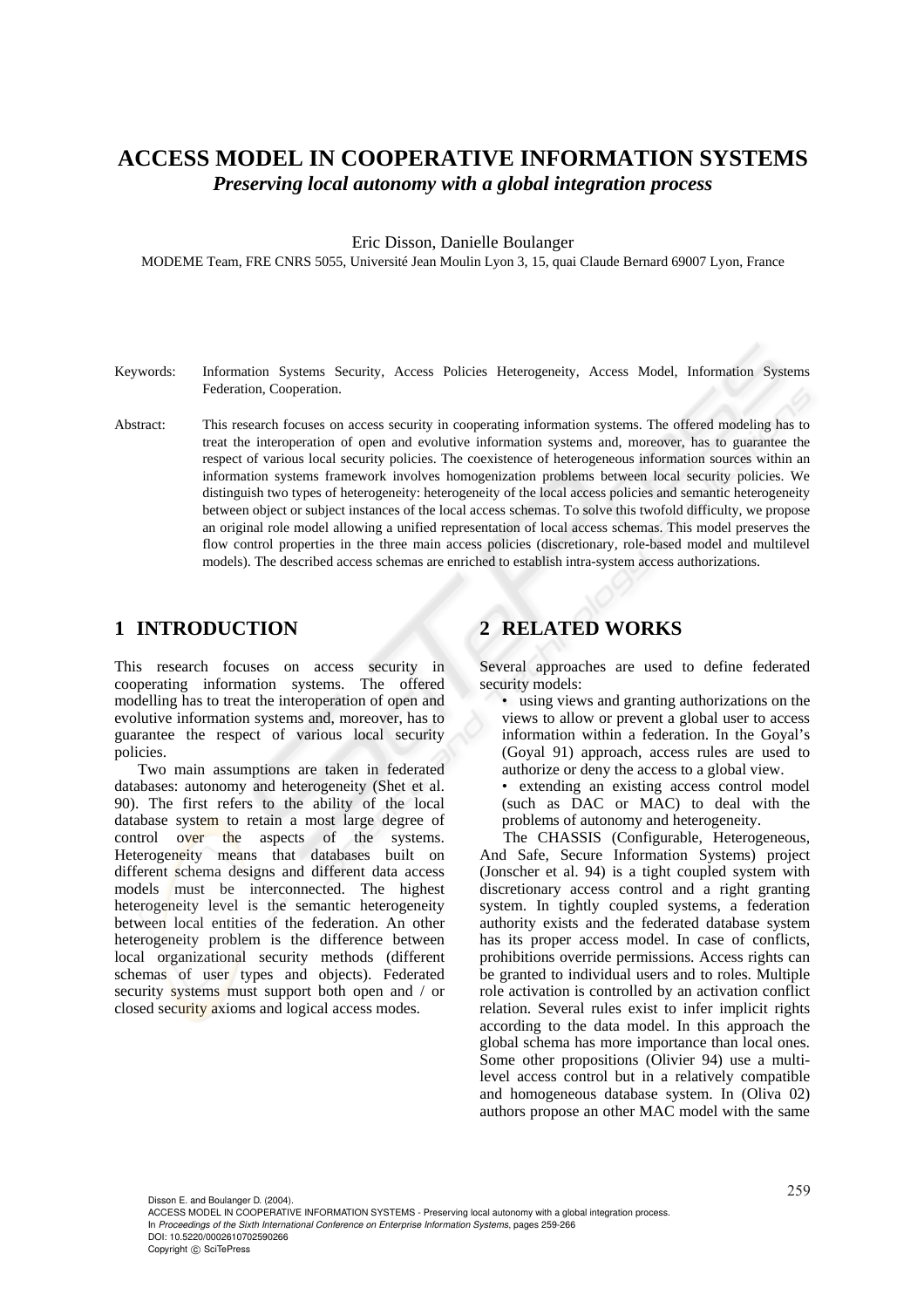objective. But we think this access model is too constrained for the local systems to be use in an cooperative process. Several propositions (Sandhu 96) and (Sandhu 98) use a role-based access control model for DAC and MAC simulation in non federated systems but their approaches of access model heterogeneity are relevant for database federation security. The AMAC model uses both MAC and DAC models at the federated level (Pernul 93). It supports an automated labeling object system to compute large data queries in a federated system. These approaches have two limitations: the federated manager has a bad local security visibility and the sub-transaction (part of the global query) to a local system could be aborted later affecting the performance of the federated system; the lack of logical secured architecture do not permit how the federated security can be enforced.

One of the issues in the Distributed Object Kernel (DOK) (Tari et al. 97) is the development of a federated access control and a secured logical architecture. It allows the DOK system to enforce federated security policies in the context of autonomous, distributed and heterogeneous databases. The authors consider DAC and MAC access control. The federated level of the DOK system supports a bottom-up approach for access control: the Global Access Control (GAC) is derived from all the local security policies and ensures that no violation or overriding of local policies is possible. The DOK system is an open system: the federated access list for an aggregate is explicited as a union of the different security information defined in the local databases. If only one database allows the reading of the aggregate, according to global policies, the user has 'read access' to the required information.

Some propositions focus on security object similarity evaluation like (Castano et al. 97); the authors propose similarity criteria and associated metrics to compare security specifications of different applications. They consider security specifications according to a role-based model providing powerful authorization mechanisms suitable for similarity analysis. They use a set of basic criteria called affinity criteria (like synonymy, genericity…), some dictionaries of terms and roles, and a global similarity coefficient to compute the authorization affinity between two roles. They deal with the highest level of data semantic heterogeneity and not with the access model heterogeneity level.

Security in federated information systems is a critical issue. When a high security level is defined it often implies a tight coupling among local databases. Similarly, a loose coupling leads to local information sources autonomy and consequently to a poor global security level.

#### **3 OUR APPROACH**

To solve this twofold difficulty, we propose a three steps process to integrate a local system in the federation (see figure 1). At first, the local administrators define the exported schemas. An original "extended role model" allows a unified representation of local access schemas. This model preserves the flow control properties in the three main access policies (discretionary (Lampson 71), role based model and multilevel models (Bell et al. 76) ). At the third phase of the integration process, the described access schemas are enriched to establish intra-system access authorizations.





We propose a global framework dedicated to autonomous preexisting data sources cooperation provided with an acceptable security level based on a rich descriptive object oriented layer.

To constitute the descriptive layer we define metadata insuring an homogeneous representation of each local available information source (Boulanger et al. 98), (Boulanger et al. 00). The layer supports global queries treatment through Data Descriptive Objects (DDO) and Semantic Links (SemL). DDO and SemL are dedicated to the abstract description of the local data entities structure and the semantic links among them. For a given data model (relational, object, rule-based…) a set of DDO classes is defined to allow a description of the model as precise as required at the federated level. Thus for each local data entity a DDO is instantiated in the descriptive layer. To improve the expressiveness of the description, a set of SemL classes is also created (SemL are data model independent) to express semantic links among the data. It allows to implement inner links at the local level as well as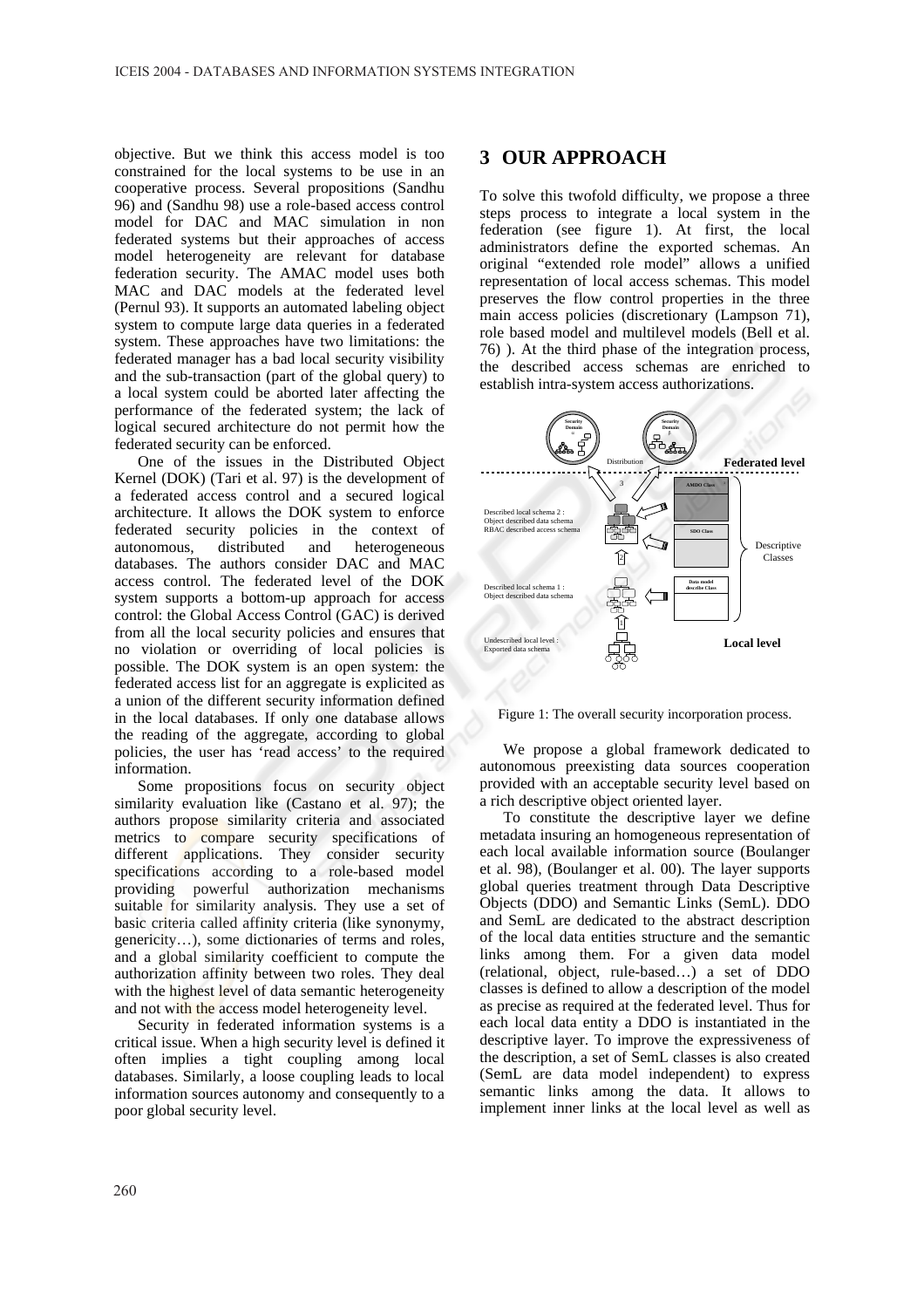inter-database links: semantic links like synonymy, hypernymy and hyponymy describe syntactic and conceptual equivalencies among the data entities. The obtained semantic network constitutes a knowledge base used for global imprecise queries processing.

We use a Role-Based Access Model (Disson et al. 01) to describe each local system at the global cooperation level. This model is enriched by specific metadata describing the data manipulation rights. We do not use the data definition rights and rights administration concepts in the global system with the loosely cooperation hypothesis. Such access rights are administrated only by the local data owners or "security officers". RBAC models are efficient for simulating other access policies (Nyamchama et al. 96), (Sandhu et al. 96) and respect the loosely coupled cooperation hypothesis.

The local security items are modeled with two concepts. The security object (passive data entity) and security subject (active entity like user) are described with Security Descriptive Object (SDO) which are instantiated from SDO classes (Data, User…). The Application SDO class describes the general security strategy of the local system.

The local security authorization units like groups (DAC policies), roles (RBAC policies) or MAC "containers" (result of cartesian product between MAC category and MAC classification hierarchy of the local model) are described by Access Policy Descriptive Object (APDO).

The main objective of the flow control policy at the global level is to respect the local users' profiles : a local user can read or modify federated information only if it is equivalent to local information on which he has such authorizations.

In each local information system the security manager must define the flow control policies adapted to the exchanges between the system and the federation. The import policy (input flow of the local system) is defined to be strict. It is a common feature that each local system must respect. The export policy (output flow of the local system) is either strict or liberal.

• Strict import policy: in our proposal, all the local systems adopt the same import access policy. At any time the following security axiom has to be valid: "for a given local user, the access to a global data must be equivalent to the access to a local data belonging to the local user's profile". A user profile is defined as a set of access rights to local objects. In our proposal the set of access rights is stored in the (one or more) roles which reference the proper User at the descriptive layer of the framework.

• Strict or liberal export policy: the export policy in a local system defines the way local

data can be read from the federated level. In the case of a liberal export policy, the access requests from the federated level are automatically performed on local Security Objects. Access equivalencies defined among the DDO referenced in the User and the actual local data are used to verify the rights the user has on the concerned data. Access rules on the Security Objects related to the federated user predominate access rules defined at the local level.

In the case of a strict export policy a first mapping allows to detect which Role of the local system corresponds to Roles related to the global user. Then a second mapping is performed to verify the correspondence of access rights related to the Security Objects referenced in the Role.

At last, we define a global trusted session respecting the import and export data policies between the federation and its various members. A solution to implement our object model of secured cooperation is also proposed.

## **4 THE DESCRIPTIVE CANONICAL MODEL**

The figure 2 highlights our data and security canonical model. Successively we specify local access policy descriptive classes, local access schema descriptive classes and link classes. Our objectives are:

• to represent local access schemas respecting different access policies (DAC, MAC, RBAC).

• to establish access equivalence between described schemas.

- to control the federated information flow with: • the respect of local user profiles.
	-
	- the respect of local exportation policies (information flow from a local system to the federation).



Figure 2: The canonical model (reduced version).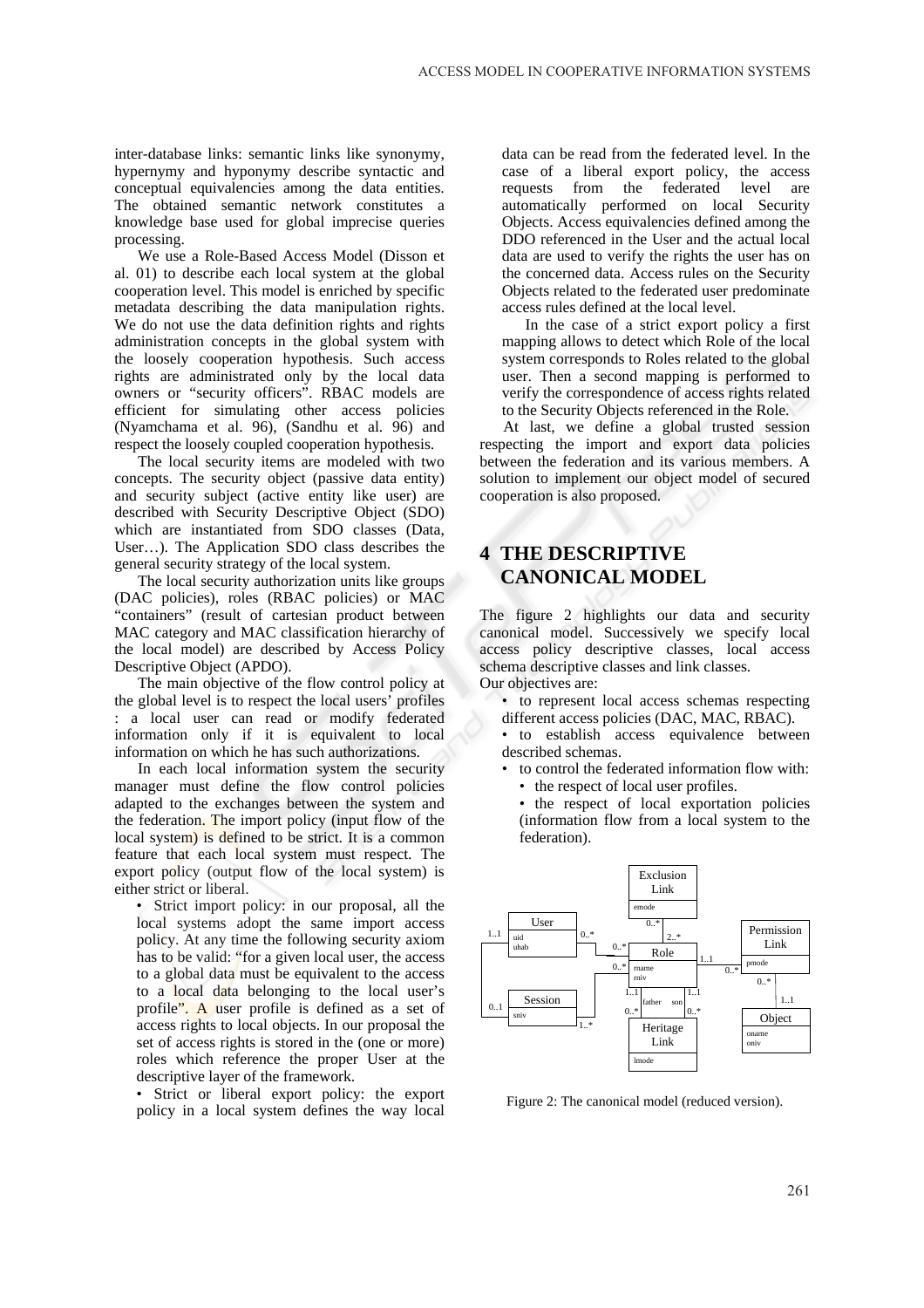An Access Policy Descriptive Object is defined by the tuple < FID; LD; LAP; LAMT; LMT; {role} >. FID is the Federated Identifier of the local system; LD is the Local Designation. LAP is the Local Access Policy which can be chosen in the set { DAC; RBAC; MACS; MACL } with DAC for Discretionary Access Control (Lampson 71), RBAC for Role-Based Access Control, MACS and MACL for respectively mandatory model with strict Iproperty and mandatory model with liberal Iproperty (Bell 76). LAMT is the Local Access Mode Table and defines the correspondences between the local access modes and the federated access modes. The Local Mandatory Table (LMT) defines the correspondences between the local secrecy hierarchy level of a mandatory system and the federated secrecy level hierarchy. LMT attribute is null-valued in case of DAC or RBAC system description. {role} is a set of Roles which describe discretionary user group, role and mandatory category.

At the federated level we use five logical access modes: read-only (r), execute (x), append (a), upgrade (u) and delete (d) with  $r \wedge x \wedge a \wedge u \wedge d$ . Each local access mode is described by a federated access mode combination. For example, in Unix system the "write" access mode is described by the federated access mode combination  $a + u + d$ . All the local access mode descriptions are defined in the Local Access Mode Table.

The Local Access Mode Table contains the federated access mode combinations which is equivalent to each local access mode (mainly readonly and write-only local access modes). Then the Local Mandatory Table is created to translate the local secrecy level hierarchy.The dominate level is always the first. For example, a local system with the hierarchy of sensibility Non-Classified < Classified < Secret < Top Secret is described by the LMT {(Non-Classified; 1); (Classified; 2); (Secret; 3); (Top Secret; 4) $\}$ .

A Security Object represents a secured entity of the local access schema. A SO is defined by the tuple < FID; LD; ML; DDO >. FID is the Federated Identifier of the local resource. LD is the Local Designation. FSL is the Federated Sensibility Level. This attribute is null in case of DAC or RBAC model description. DDO is a referenced Data Descriptive Object. Each local secured data is described by one to n Security Objects and one Data Descriptive Object (see section 5).

A User Object describes a physical user of the local access schema. A User is defined by the tuple < FID; LD; FSL >. FID is the Federated Identifier of the local user. LD is the Local Designation and FSL, the Federated Sensibility Level. This attribute is null in DAC or RBAC model description.

A Permission defines the access mode combination the Subjects Descriptive Object of a given role is allowed to execute on one Security Object.

An Access Rule is defined by the tuple  $\lt$  so; m  $>$ with so, a SO reference and m, a federated access mode combination.

Our access model is a closed security system: all non-authorized accesses are forbidden.

A Role is used in two cases: to represent a local discretionary user group, or to extract each sensibility level of a local mandatory category.

A Role is described by the tuple < FID; LD; FSL; {Permission}; {User}; {AHL} {CLO}; {AELO} >. FID is the Federated Identifier of the described element. LD is the Local Designation of the described element. FSL is the Federated Sensibility Level. This attribute is null in case of DAC or RBAC model description. {Permission} is the set of Permissions which defines access modes to Security Object allowed for the Subject Descriptive Object. {AHL} is the set of Access Heritage Links. {CLO} is the set of Constraint Link Objects, and {AELO}, the set of Access Equivalent Link Objects (see the section 6).

An Access Heritage Link defines an access mode combination from a "father" role to a "son" role with the tuple < "father"; "son"; Mode > where "father" is the "father" role reference, "son" is the "son" role reference and Mode is a federated access mode combination that Subject Descriptive Objects of the "father" role are allowed to execute on all the Security Objects of the "son" role. A null Mode means that all SDO of the "father" role may execute Access Rules of the "son" role (complete access).

Two types of Constraints are used in our system:

An Exclusion Constraint Link Object (ECLO) references two or more roles. A User can be referenced in only one role in a set of roles which references the same ECLO (static constraint).

An Activation Constraint Link Object (ACLO) references two or more roles. For a given user session, the user actives only one role, in a set of roles which references the same ACLO (dynamic constraint).

## **5 A EXAMPLE OF MAC POLICY SCHEMATA DESCRIPTION**

Mandatory security models govern the access to information by classifying the subjects and objects in the system (Bell et al. 76). Objects are passive entities storing information. Subjects are active entities accessing the objects. Generally, a subject is considered to be an active process operating on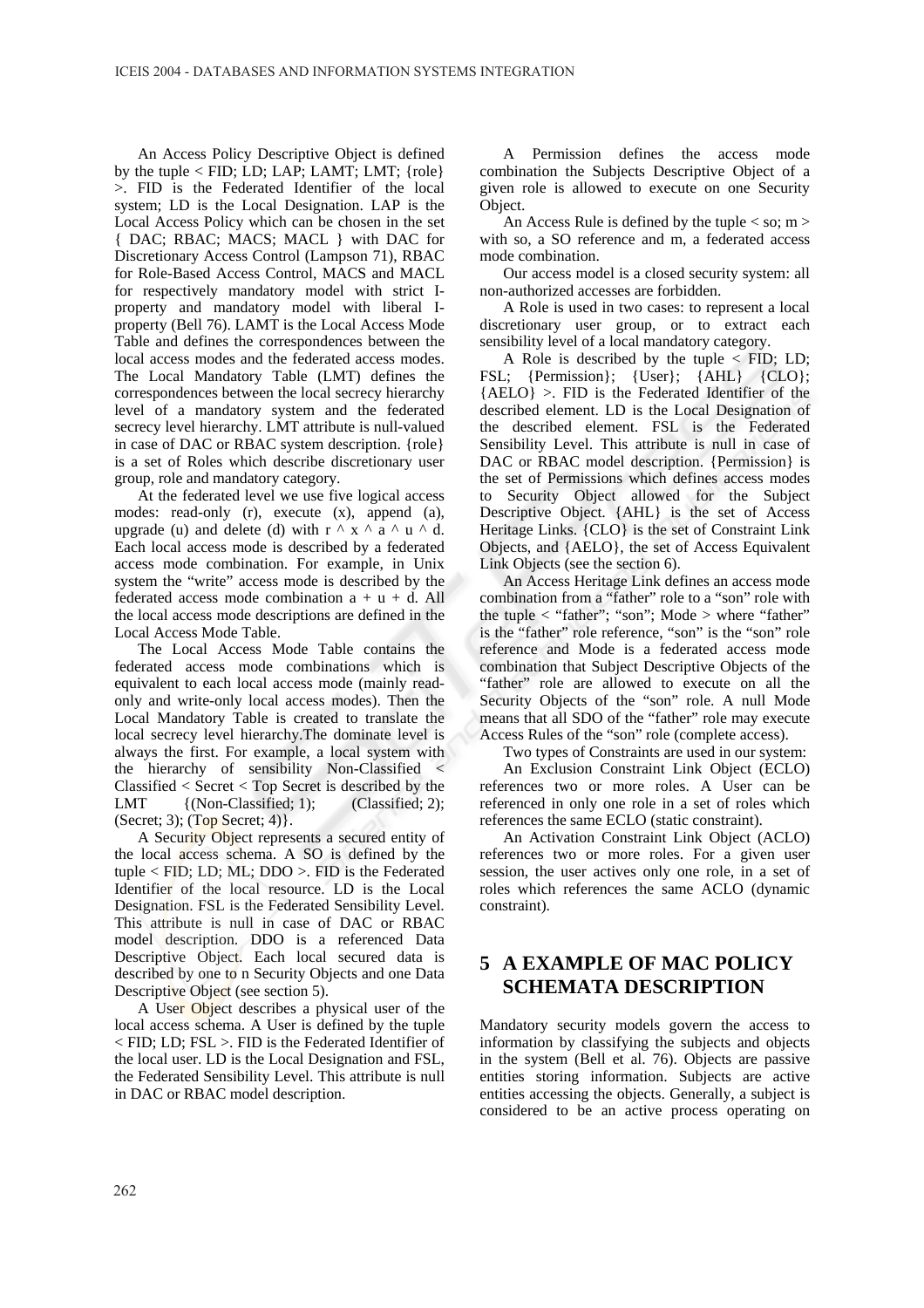user's behalf. Mandatory access classes are associated with every object and subject in the system. A secrecy level hierarchy (with the relation "dominate") is used to qualify each object and subject (mandatory clearance).

Two axioms define access rules of a subject to an object (referenced in the same category):

• Read axiom: A subject with a mandatory clearance c can read all the objects with a secrecy level dominated by c.

• Write or I-property: A subject with a mandatory clearance c can write on all objects with a secrecy level strictly equal to c (strict Iproperty) on all objects with a secrecy level dominating c (liberal I-property).

Mandatory models can belong to three categories relatively to the security object granularity. In single-level mandatory models, the components of Security Objects (i.e. attributes in an object class or in a relational table) have the same secrecy level (Jajodia et al. 90), (Millen et al. 92). In our proposition, each mandatory object is described by one single SO (security description) referencing one DDO (data description). An attribute must have the same Mandatory Level as its class level. In multilevel mandatory models, attributes in an object class or in a relational table are mandatory objects. Their levels of sensibility can dominate or be equal to the level of sensibility of their classes / relational tables (Keefe et al. 90), (Lunt 90). Each mandatory object is also described by one single SO but in this case, Mandatory Levels of Attribute and classes / relational tables are not necessarily equal. In polyinstantiated multi-level mandatory models, instance attribute can be multi-valued. The attribute value captures the secrecy level equal to subject's clearance level (Denning 87). Each attribute is described by one DDO and n SO (SO have different Mandatory Levels); n is the secrecy level number in the local mandatory hierarchy of sensibility.

A local mandatory access system is proposed in six steps:

• A Local Model Descriptive Object describes the local access security policy. First the Local Access Mode Table is created and contains the federated access mode combinations which is equivalent to each local access mode (mainly read-only and write-only local access modes). Then the Local Mandatory Table is created to translate the local secrecy level hierarchy.

• For each local subject with a given clearance level cl, is created a User with secrecy levels. Ex: Mr. Smith has a clearance level "Secret" in a mandatory system with the LMT {(Non-Classified,1); (Classified;2);(Secret;3); (Top Secret; 4) }. Mr. Smith subject is described by one User with the Mandatory Clearance 3.

• Security objects describing the local mandatory objects:

Single level objects with a given secrecy level sl: is created one SO with a Mandatory Level equals to sl. The SO points to its related DDO.

Poly-instantiated objects in a lattice-based access model: are created as much SO as there is secrecy levels in the local sensibility hierarchy. Each SO has a different Mandatory Level. All the SO reference a single DDO.

• For each local mandatory category is created as much roles as there is secrecy levels in the local sensibility hierarchy. The User (subject of the local mandatory category) having a Mandatory Clearance n is referenced in the role with a Mandatory Level n.

• Mandatory security axioms:

Read axiom and strict I-property:

For each role with a Mandatory Level n are created two permissions (with mode =  $a+u+d \approx$ write and with mode = r for read) per SO referenced in the role.

In a described local mandatory category, Access Heritage Links (with mode  $= r$ ) bind each role of a given level n (dominant) with the role of the level n-1 (dominated) providing a descending read access heritage.

Read axiom and liberal I-property:

For each role with a Mandatory Level n is created two permissions (with mode =  $a+u+d \approx$ write and with mode  $=$  r for read) per SO referenced in the role.

In a described local mandatory category, Access Heritage Links (with mode  $= r$ ) bind each role of a given level n (dominant) with the role of the level n-1 (dominated) providing a descending read-only access heritage.

In a described local mandatory category, Access Heritage Links (with mode  $=$  a+u+d) bind each ROLE of a given level n (dominated) with the ROLE of the level n+1 (dominant) providing an ascending write-only access heritage.

The Figure 3 illustrates such a local mandatory model description. The local mandatory model is composed of:

• A local single-level mandatory policy with a liberal I-property (EX2 IS:APDO).

The following Local Access Mode Table: Read  $(r)$  and Write  $(a+u+d)$ .

The local hierarchy of sensibility is Non-Classified (NC), Classified (C), Secret (S) and Top Secret (TP) with the dominate relation ">":  $TS > S > C > NC$ . The Local Mandatory Table is: 1. Non-Classified, 2. Classified, 3. Secret and 4. Top Secret.

• A mandatory category: Finance.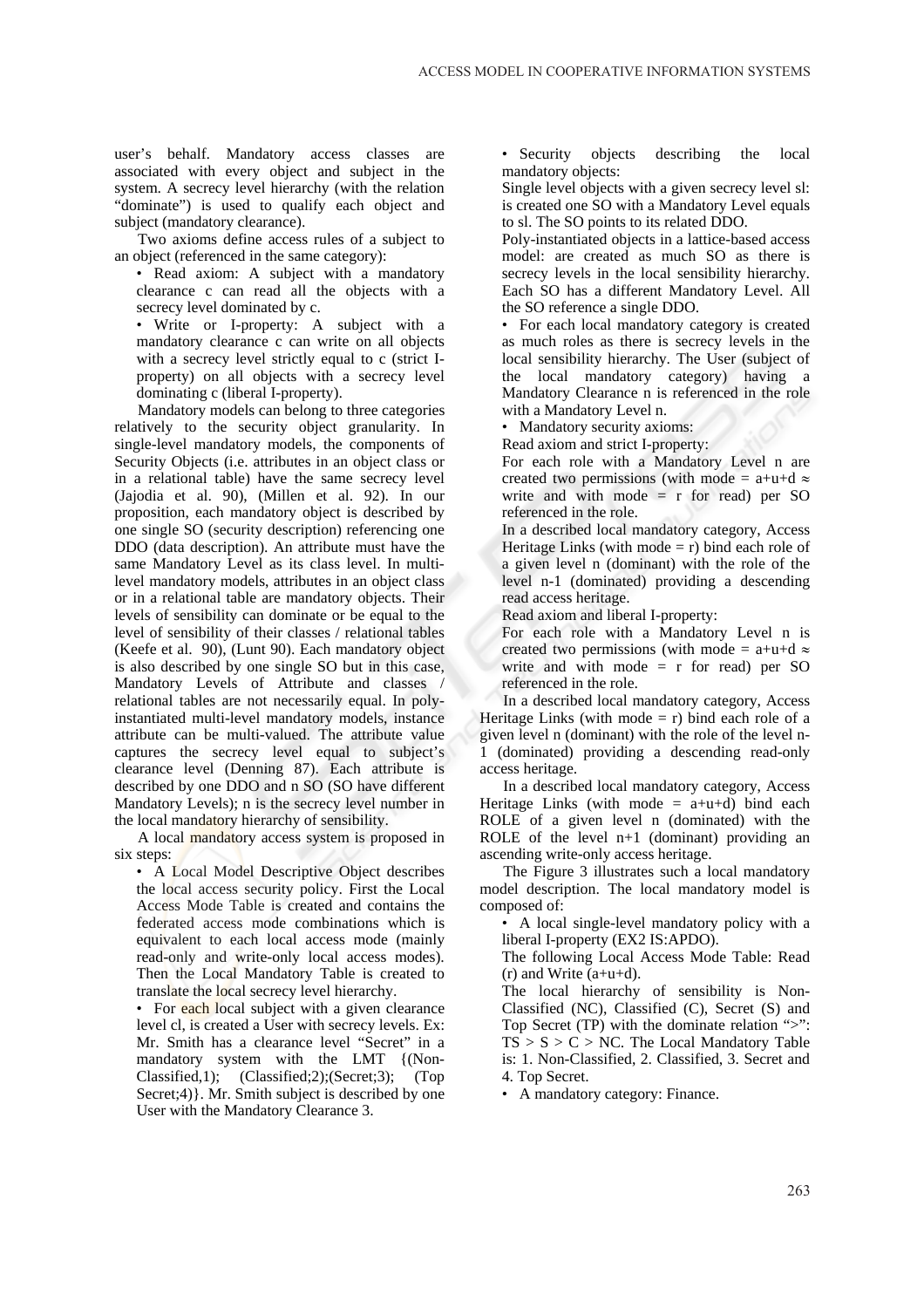• The following Objects of the category Finance: Sales Result (NC), Salary (C), Account 105 (S), Financial Plan (TS)

The subject Smith with "Secret" clearance level belonging to the category Finance.



Figure 3 : An example of mandatory model description with liberal I-property.

The User 018 is created with Mandatory Clearance 3. The User is referenced in the right role.

• The "read" axiom is implemented by a descending access heritage (AHL with Mode = r). The liberal I-property is implemented by an ascending access heritage (AHL with mode  $=$  a  $+u$   $+d$ ). This heritage does not exist in a mandatory model with strict I-property.

• An Activation Constraint Link Object is referenced by the fourth role and forbids the simultaneous activation of the User "Smith".

This MAC schema description respects the MAC information flow acyclicity (see the grayed sensibility hierarchy of Mr. Smith's session).

#### **6 THE FEDERATED ARCHITECTURE**

The global descriptive layer is composed of data description objects with access links and implements a flow control policy.

#### **6.1 Access Bridge definition**

For each data source involved in the federated information system a descriptive process is performed in order to create a semantic description of data at the federate level. All the knowledge intensive processes dedicated to global queries treatment and overall security setup use the data Descriptive Objects (DDO) composing the descriptive layer as the main resource for local data access.

Semantic links describe not only structural relationships among entities but also semantic links useful at the global level. With such links it is possible to enrich the data descriptive level allowing a higher level for reasoning processes about local information.

In our proposal the semantic descriptive layer is used by semantic evaluation functions. The semantic distance between two objects is given by the following formulae borrowed from the terminological description research field : SD =  $S(Nbi x Wi)$ , with  $Nbi = Number of semantic links$ of type i linking the two objects in the global descriptive semantic net, and  $Wi = Weight of the$ link of type i. It is useful to give a weight to semantic links since a SemL type may be more or less important in a semantic evaluation. Semantic distance is mainly used when global security access equivalencies have to be defined in order to allow secured local data access by global user queries.



Figure 4: the AEL Creation Process.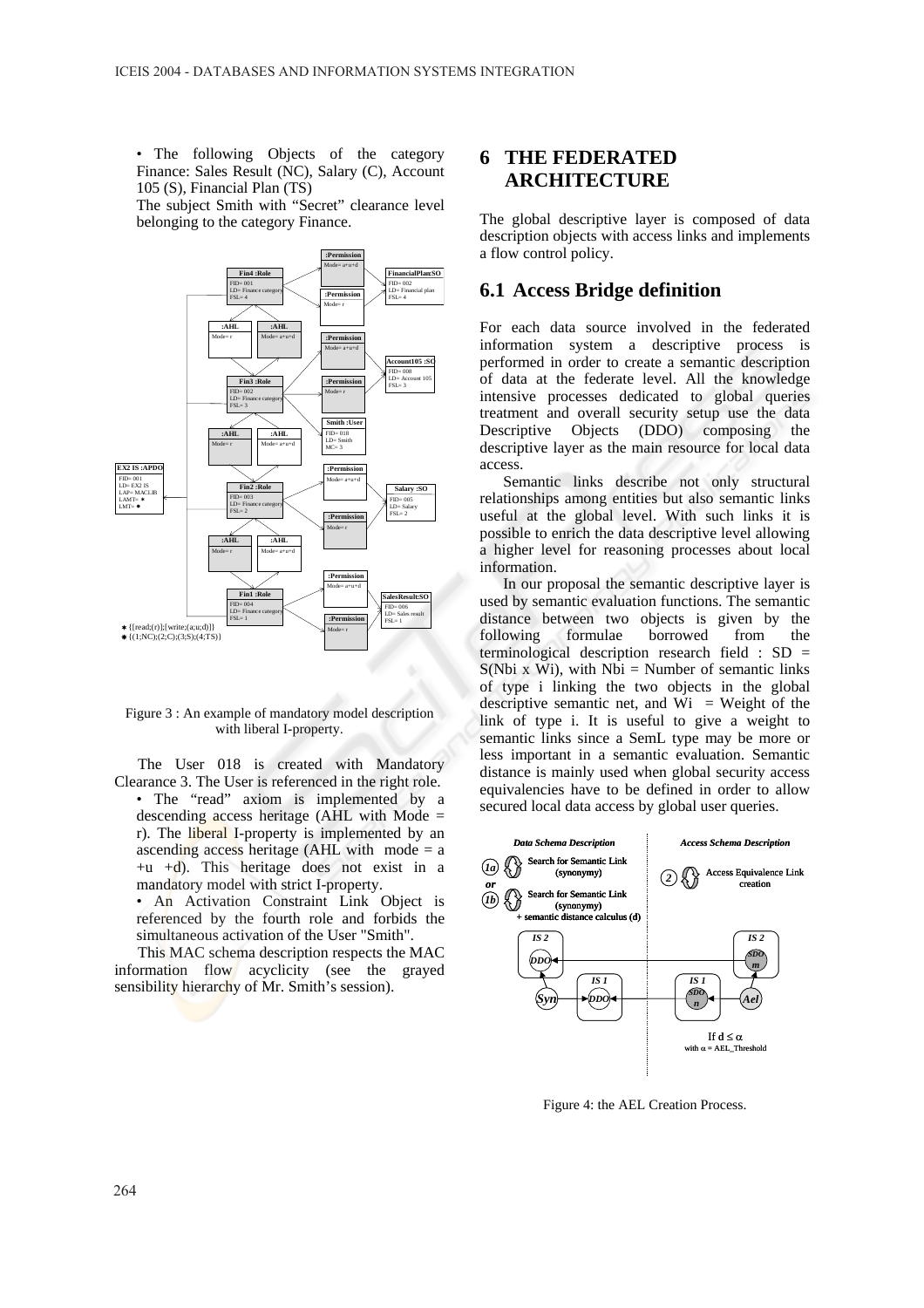The rules to define access equivalencies between SO and between ROLE belonging to different local systems are (see figure 4):

1- when a synonymy link exists between two DDO, an Access Equivalence Link (AEL) is instantiated and references the related SO.

2- we use a Semantic Distance (SD) to evaluate similarity between DDO belonging to a ROLE. The SD threshold (T) is given by the federated security officer. If SD>=T, an AEL is instantiated and references the two ROLE.

Equivalence links between ODS complete this procedure to control information flow (with the respect of local profiles) at the federation level.

The figure 5 (at the end of the paper) offers an example: at the federated level the global schema is designed by two schemas, a role based model describing an hospital organization and a DAC model describing a private clinic. The ODS are shadowed.

#### **6.2 The federated flow control policy**

In each local information system the security manager must define the flow control policies adapted to the exchanges between the system and the federation. The import policy (input flow of the local system) is defined to be strict. Each local system must respect it. The export policy (output flow of the local system) is either strict or liberal (see the figure 6).



Figure 6: The federated security policy.

Strict import policy: in our proposal, all the local systems adopt the same import access policy. At any time the following security axiom has to be valid: "for a given local user, the access to a global data must be equivalent to the access to a local data belonging to the user's local profile. A user profile is defined as a set of access rights to local objects. In our proposal the set of access rights is stored in the (one or more) Roles which reference the proper User at the descriptive layer of the framework.

Strict or liberal export policy: the export policy in a local system defines the way local data can be "son" from the federated level. In the case of a liberal export policy, the access requests from the federated level are automatically performed on local Security Objects. Access equivalencies defined among the DDO referenced in the User and the actual local data are used to verify the user's rights on the concerned data. Access rules on the Security Objects related to the federated user predominate access rules defined at the local level.

In the case of a strict export policy, a first mapping allows to detect which Role of the local system corresponds to Roles related to the global user. Then a second mapping is performed to verify the correspondence of access rights related to the Security Objects referenced in the Role.

## **7 CONCLUSION**

It is obvious that security problems in federated loose coupled systems is a difficult issue when local autonomy data sources is respected, due to the dynamic evolution of local systems and the complex mappings required to yield various security models and policy interoperability. We have exhibited a proposal providing a secured framework for information systems cooperation. This proposal tries to give an appropriate answer to such complex problems by combining a dynamic description of local information sources and a global security policy derived from the local ones.

The originality is in the mix of (i) a federated architecture based on a rich descriptive layer composed of object oriented metadata and (ii) a rolebased object model homogeneizing the local data access security schemas (discretionary and nondiscretionary models).

Many questions are still in research phase: in particular further work is required to evaluate the impact of nested transactions during the query resolution process to the security framework. A validation phase for our description model is also necessary to be sure it can cover almost any local security policy at the local level.